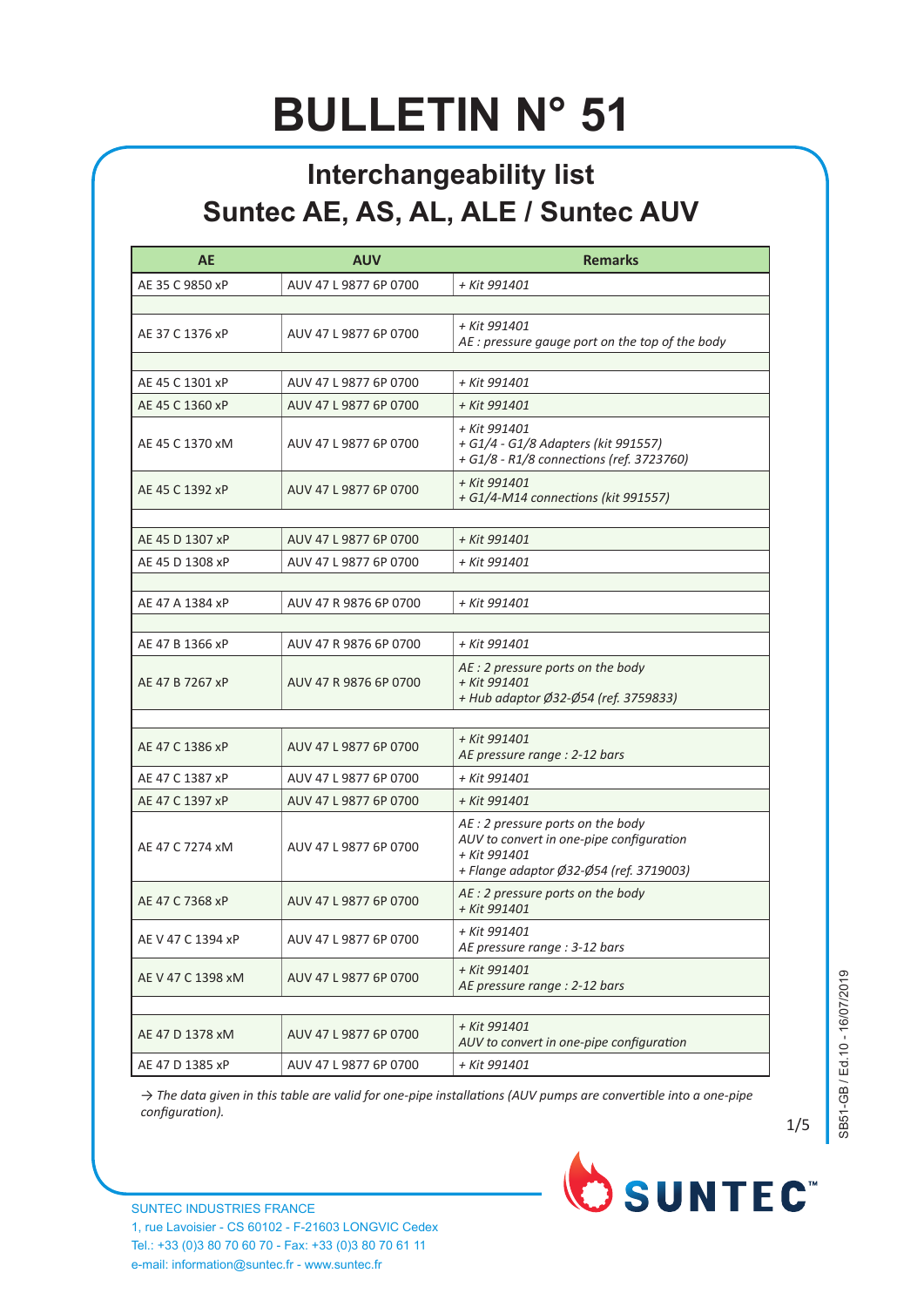| <b>AS</b>                    | <b>AUV</b>            | <b>Remarks</b>                                                                                                 |
|------------------------------|-----------------------|----------------------------------------------------------------------------------------------------------------|
| AS 47 A 1536 xP 0500/0700    | AUV 47 R 9876 6P 0700 |                                                                                                                |
| AS 47 A 1589 xP 0500/0700    | AUV 47 R 9876 6P 0700 |                                                                                                                |
| AS 47 A 1619 xP 0200         | AUV 47 R 9876 6P 0700 | Change the coil (24V AC ref. 3713823SAV)                                                                       |
| AS 47 A 7432 xP 0500/0700    | AUV 47 R 9876 6P 0700 | AS: 2 pressure ports on the body<br>+ Flange adaptor Ø32-Ø54 (ref. 3719003)                                    |
| AS 47 A 7436 xP 0500/0700    | AUV 47 R 9876 6P 0700 | AS: 2 pressure ports on the body<br>+ Hub adaptor Ø32-Ø54 (ref. 3759833)                                       |
| AS 47 A 7509 xP 0500/0700    | AUV 47 R 9876 6P 0700 | AS: 2 pressure ports on the body<br>Keep the AS pump nozzle connections<br>+ G1/4 - G1/8 Adapters (kit 991557) |
| AS 47 A 7536 xP 0500/0700    | AUV 47 R 9876 6P 0700 | AS: 2 pressure ports on the body                                                                               |
| AS 47 A 7592 xP 0500/0700    | AUV 47 R 9876 6P 0700 | AS : 2 pressure ports on the body                                                                              |
| AS 47 AK 1564 xP 0500/0700   | AUV 47 R 9876 6P 0700 |                                                                                                                |
| AS 47 AK 1602 xP 0500/0700   | AUV 47 R 9876 6P 0700 |                                                                                                                |
| AS 47 AK 1612 xM 0500/0700   | AUV 47 R 9876 6P 0700 | AUV to convert in one-pipe configuration                                                                       |
| AS 47 AK 1613 xP 0500/0700   | AUV 47 R 9876 6P 0700 |                                                                                                                |
| AS 47 AK 7469 xP 0500/0700   | AUV 47 R 9876 6P 0700 | AS : 2 pressure ports on the body<br>+ Flange adaptor Ø32-Ø54 (ref. 3719003)                                   |
| AS 47 AK 7564 xP 0500/0700   | AUV 47 R 9876 6P 0700 | AS : 2 pressure ports on the body                                                                              |
| AS V 47 A 1636 xP 0500/0700  | AUV 47 R 9876 6P 0700 |                                                                                                                |
| AS V 47 A 7472 xP 0500/0700  | AUV 47 R 9876 6P 0700 | AS : 2 pressure ports on the body<br>+ Flange adaptor Ø32-Ø54 (ref. 3719003)                                   |
| AS V 47 AK 7512 xP 0500/0700 | AUV 47 R 9876 6P 0700 | AS : 2 pressure ports on the body                                                                              |
|                              |                       |                                                                                                                |
| AS 47 B 1537 xP 0500/0700    | AUV 47 R 9876 6P 0700 |                                                                                                                |
| AS 47 B 1616 xP 0500/0700    | AUV 47 R 9876 6P 0700 |                                                                                                                |
| AS 47 B 7445 xP 0500/0700    | AUV 47 R 9876 6P 0700 | AS: 2 pressure ports on the body<br>+ Flange adaptor Ø32-Ø54 (ref. 3719003)                                    |
| AS 47 B 7470 xP 0500/0700    | AUV 47 R 9876 6P 0700 | AS : pressure port on the body<br>+ Flange adaptor Ø32-Ø54 (ref. 3719003)                                      |
| AS 47 BK 1551 xP 0500/0700   | AUV 47 R 9876 6P 0700 |                                                                                                                |
| AS V 47 B 1618 xP 0500/0700  | AUV 47 R 9876 6P 0700 |                                                                                                                |
| AS V 47 B 1637 xP 0500/0700  | AUV 47 R 9876 6P 0700 |                                                                                                                |
|                              |                       |                                                                                                                |
| AS 47 C 1538 xP 0500/0700    | AUV 47 L 9877 6P 0700 |                                                                                                                |
| AS 47 C 1569 xP 0500/0700    | AUV 47 L 9877 6P 0700 |                                                                                                                |
| AS 47 C 1578 xP 0500/0700    | AUV 47 L 9877 6P 0700 |                                                                                                                |
| AS 47 C 1603 xP 0500/0700    | AUV 47 L 9877 6P 0700 |                                                                                                                |
| AS 47 C 1604 xP 0500/0700    | AUV 47 L 9877 6P 0700 |                                                                                                                |
| AS 47 C 1620 xP 0100/0600    | AUV 47 L 9877 6P 0700 | Change the coil (110V AC ref. 3713824SAV)                                                                      |
| AS 47 C 1621 xP 0200         | AUV 47 L 9877 6P 0700 | Change the coil (24V AC ref. 3713823SAV)                                                                       |

*→ The data given in this table are valid for one-pipe installations (AUV pumps are convertible into a one-pipe configuration).*

2/5

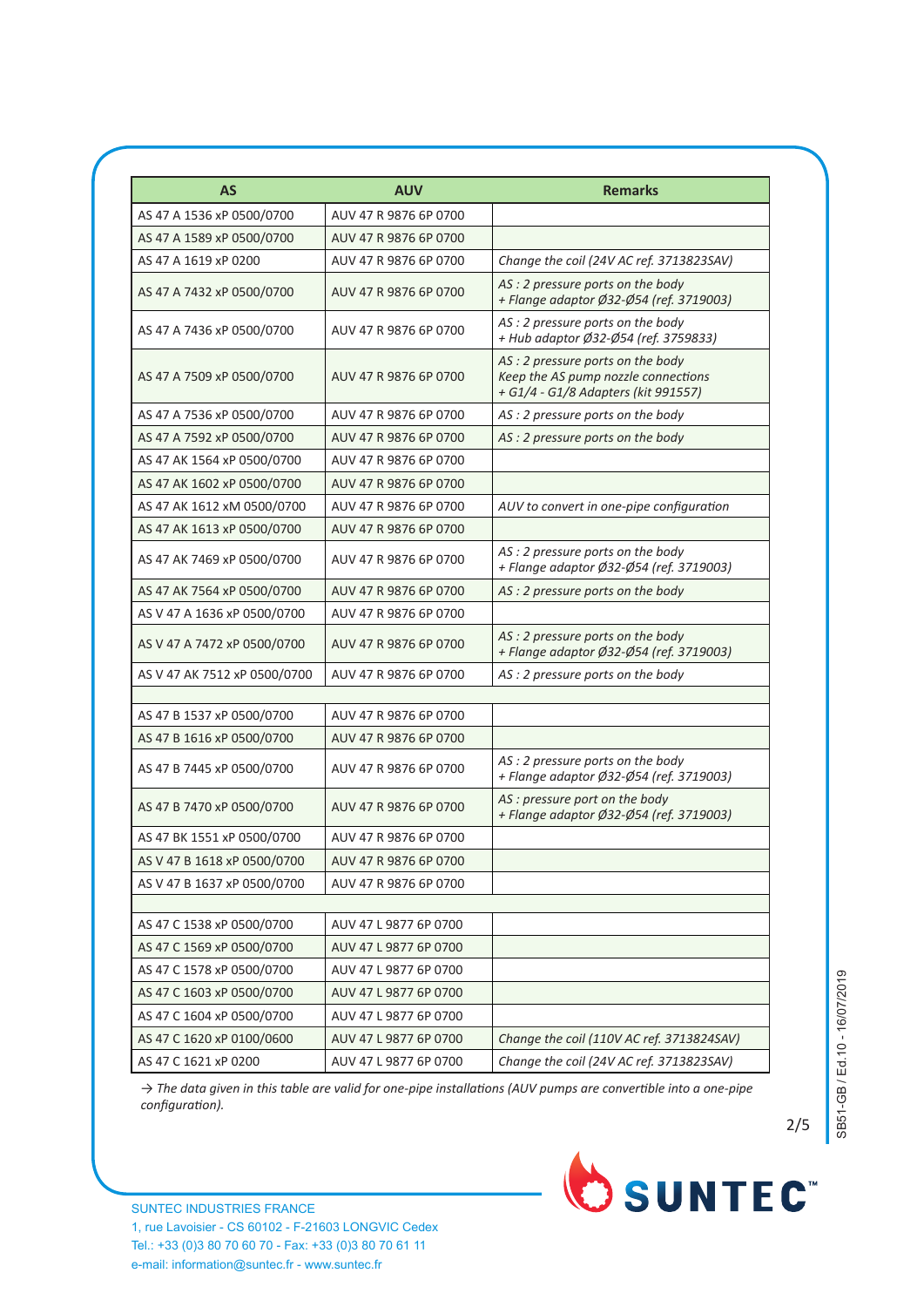| <b>AS</b>                    | <b>AUV</b>            | <b>Remarks</b>                                                                                                          |
|------------------------------|-----------------------|-------------------------------------------------------------------------------------------------------------------------|
| AS 47 C 1625 xP 0500/0700    | AUV 47 L 9877 6P 0700 |                                                                                                                         |
| AS 47 C 7434 xP 0500/0700    | AUV 47 L 9877 6P 0700 | AS : 2 pressure ports on the body<br>+ Flange adaptor Ø32-Ø54 (ref. 3719003)                                            |
| AS 47 C 7438 xP 0500/0700    | AUV 47 L 9877 6P 0700 | AS : 2 pressure ports on the body<br>+ Hub adaptor Ø32-Ø54 (ref. 3759833)                                               |
| AS 47 C 7444 xP 0500/0700    | AUV 47 L 9877 6P 0700 | AS : 2 pressure ports on the body<br>+ Flange adaptor Ø32-Ø54 (ref. 3719003)                                            |
| AS 47 C 7461 xP 0500/0700    | AUV 47 L 9877 6P 0700 | AS : 2 pressure ports on the body<br>+ Flange adaptor Ø32-Ø54 (ref. 3719003)                                            |
| AS 47 C 7538 xP 0500/0700    | AUV 47 L 9877 6P 0700 | AS : 2 pressure ports on the body                                                                                       |
| AS 47 C 7541 xP 0500/0700    | AUV 47 L 9877 6P 0700 | AS : 2 pressure ports on the body                                                                                       |
| AS 47 CK 1554 xP 0500/0700   | AUV 47 L 9877 6P 0700 |                                                                                                                         |
| AS 47 CK 1582 xP 0500/0700   | AUV 47 L 9877 6P 0700 | AS : horizontal pressure port on the body                                                                               |
| AS 47 CK 1623 xP 0500/0700   | AUV 47 L 9877 6P 0700 |                                                                                                                         |
| AS 47 CK 7451 xM 0500/0700   | AUV 47 L 9877 6P 0700 | AS: 2 pressure ports on the body<br>+ Flange adaptor Ø32-Ø54 (ref. 3719003)<br>AUV to convert in one-pipe configuration |
| AS V 47 C 1627 xP 0500/0700  | AUV 47 L 9877 6P 0700 |                                                                                                                         |
| AS V 47 C 1638 xP 0500/0700  | AUV 47 L 9877 6P 0700 |                                                                                                                         |
| AS V 47 CK 1624 xM 0500/0700 | AUV 47 L 9877 6P 0700 | AUV to convert in one-pipe configuration                                                                                |
| AS 47 D 1539 xP 0500/0700    | AUV 47 L 9877 6P 0700 |                                                                                                                         |
| AS 47 D 1550 xP 0500/0700    | AUV 47 L 9877 6P 0700 |                                                                                                                         |
| AS 47 D 1557 xP 0500/0700    | AUV 47 L 9877 6P 0700 |                                                                                                                         |
| AS 47 D 1568 xP 0500/0700    | AUV 47 L 9877 6P 0700 | + G1/8 - M8 connections (kit 991557)<br>+ G1/4 - M14 connections (kit 991557)                                           |
| AS 47 D 1596 xP0500/0700     | AUV 47 L 9877 6P 0700 |                                                                                                                         |
| AS 47 D 1615 xP 0500/0700    | AUV 47 L 9877 6P 0700 |                                                                                                                         |
| AS 47 D 7435 xP 0500/0700    | AUV 47 L 9877 6P 0700 | AS : 2 pressure ports on the body<br>+ Flange adaptor Ø32-Ø54 (ref. 3719003)                                            |
| AS 47 D 7439 xP 0500/0700    | AUV 47 L 9877 6P 0700 | AS : 2 pressure ports on the body<br>+ Hub adaptor Ø32-Ø54 (ref. 3759833)                                               |
| AS 47 DK 1562 xP 0500/0700   | AUV 47 L 9877 6P 0700 |                                                                                                                         |
| AS 47 DK 1573 xM 0500/0700   | AUV 47 L 9877 6P 0700 | AUV to convert in one-pipe configuration                                                                                |
| AS 47 DK 1586 xP 0500/0700   | AUV 47 L 9877 6P 0700 |                                                                                                                         |
| AS 47 DK 1597 xP 0500/0700   | AUV 47 L 9877 6P 0700 |                                                                                                                         |
| AS V 47 D 1640 xP 0200       | AUV 47 L 9877 6P 0700 | Change the coil (24V AC ref. 3713823SAV)                                                                                |
| AS V 47 D 1696 xP 0500/0700  | AUV 47 L 9877 6P 0700 |                                                                                                                         |

*→ The data given in this table are valid for one-pipe installations (AUV pumps are convertible into a one-pipe configuration).*



3/5

SUNTEC INDUSTRIES FRANCE 1, rue Lavoisier - CS 60102 - F-21603 LONGVIC Cedex Tel.: +33 (0)3 80 70 60 70 - Fax: +33 (0)3 80 70 61 11 e-mail: information@suntec.fr - www.suntec.fr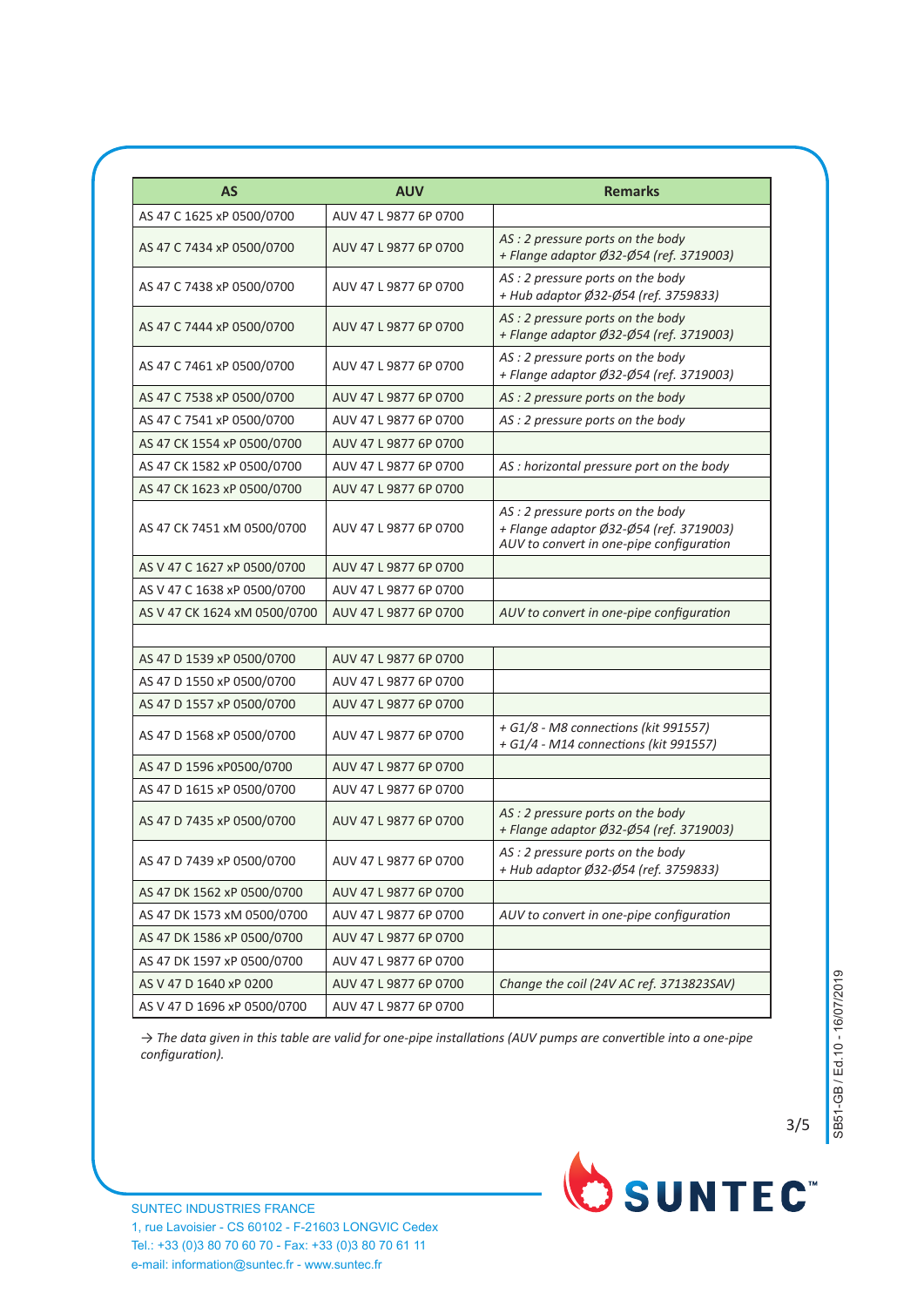| <b>AL</b>                    | <b>AUV</b>            | <b>Remarks</b>                                                                                                                          |
|------------------------------|-----------------------|-----------------------------------------------------------------------------------------------------------------------------------------|
| AL 30 C 9518 xP 0500/0700    | AUV 47 L 9877 6P 0700 | + G1/4-M10 inlet connections (kit 991557)<br>+ G1/4 - G1/8 return connection (kit 991557)<br>+ G1/8 - M8 nozzle connection (kit 991557) |
| AL 30 C 9535 xP 0500/0700    | AUV 47 L 9877 6P 0700 | + G1/8 - M8 connections (kit 991557)                                                                                                    |
| AL 30 C 9537 xP 0500/0700    | AUV 47 L 9877 6P 0700 | + G1/4-M10 connections (kit 991557)<br>+ G1/8 - M8 connections (kit 991557)                                                             |
| AL 30 CK 9516 xP 0500/0700   | AUV 47 L 9877 6P 0700 | + G1/4-M10 connections (kit 991557)<br>+ G1/8 - M8 connections (kit 991557)                                                             |
| AL V 30 C 9608 xP 0500/0700  | AUV 47 L 9877 6P 0700 | + G1/4-M10 connections (kit 991557)<br>+ G1/8 - M8 connections (kit 991557)                                                             |
| AL V 30 C 9611 xP 0500/0700  | AUV 47 L 9877 6P 0700 | + G1/4-M10 connections (kit 991557)<br>+ G1/8 - M8 connections (kit 991557)                                                             |
| AL V 30 CK 9612 xP 0500/0700 | AUV 47 L 9877 6P 0700 | + G1/4-M10 connections (kit 991557)<br>+ G1/8 - M8 connections (kit 991557)                                                             |
| AL 35 A 9501 xP 0100/0600    |                       |                                                                                                                                         |
|                              | AUV 47 R 9876 6P 0700 | Change the coil (110V AC ref. 3713824SAV)                                                                                               |
| AL 35 A 9526 xP 0500/0700    | AUV 47 R 9876 6P 0700 |                                                                                                                                         |
| AL 35 A 9570 xP 0500/0700    | AUV 47 R 9876 6P 0700 | AL: side pressure port on the body on the nozzle side                                                                                   |
| AL 35 A 9596 xP 0500/0700    | AUV 47 R 9876 6P 0700 | AL: pressure port on the body on the nozzle side                                                                                        |
| AL V 35 A 9626 xP 0500/0700  | AUV 47 R 9876 6P 0700 |                                                                                                                                         |
| AL 35 B 9580 xP 0500/0700    | AUV 47 R 9876 6P 0700 | AL: 2 pressure ports on the body                                                                                                        |
| AL 35 C 9503 xP 0500/0700    | AUV 47 L 9877 6P 0700 |                                                                                                                                         |
| AL 35 C 9514 xP 0100/0600    | AUV 47 L 9877 6P 0700 | Change the coil (110V AC ref. 3713824SAV)                                                                                               |
| AL 35 C 9519 xP 0500/0700    | AUV 47 L 9877 6P 0700 |                                                                                                                                         |
| AL 35 C 9521 xP 0500/0700    | AUV 47 L 9877 6P 0700 |                                                                                                                                         |
| AL 35 C 9528 xP 0500/0700    | AUV 47 L 9877 6P 0700 |                                                                                                                                         |
| AL 35 C 9533 xP 0500/0700    | AUV 47 L 9877 6P 0700 |                                                                                                                                         |
| AL 35 C 9540 xP 0500/0700    | AUV 47 L 9877 6P 0700 | + G1/4 - G1/8 Adapters (kit 991557)                                                                                                     |
| AL 35 C 9542 2P 25           | AUV 47 L 9877 6P 0700 |                                                                                                                                         |
| AL 35 C 9545 xP 0500/0700    | AUV 47 L 9877 6P 0700 | + G1/8 - M8 connections (kit 991557)                                                                                                    |
| AL 35 C 9553 xP 0500/0700    | AUV 47 L 9877 6P 0700 |                                                                                                                                         |
| AL 35 C 9578 xP 0500/0700    | AUV 47 L 9877 6P 0700 | AL: 2 pressure ports on the body                                                                                                        |
| AL 35 CK 9536 xP 0500/0700   | AUV 47 L 9877 6P 0700 | AL: 2 pressure ports on the body                                                                                                        |
| AL V 35 C 9573 xP 0500/0700  | AUV 47 L 9877 6P 0700 |                                                                                                                                         |
| AL V 35 C 9614 xP 0100/0600  | AUV 47 L 9877 6P 0700 | Change the coil (110V AC ref. 3713824SAV)                                                                                               |
| AL V 35 C 9619 xP 0500/0700  | AUV 47 L 9877 6P 0700 |                                                                                                                                         |
| AL V 35 C 9625 xP 0500/0700  | AUV 47 L 9877 6P 0700 | Keep the AL pump nozzle connections                                                                                                     |
| AL V 35 C 9628 xP 0500/0700  | AUV 47 L 9877 6P 0700 |                                                                                                                                         |
|                              |                       |                                                                                                                                         |
| AL 35 D 9529 xP 0500/0700    | AUV 47 L 9877 6P 0700 |                                                                                                                                         |
| AL V 35 D 9622 xP 0500/0700  | AUV 47 L 9877 6P 0700 |                                                                                                                                         |

4/5

*→ The data given in this table are valid for one-pipe installations (AUV pumps are convertible into a one-pipe configuration).*